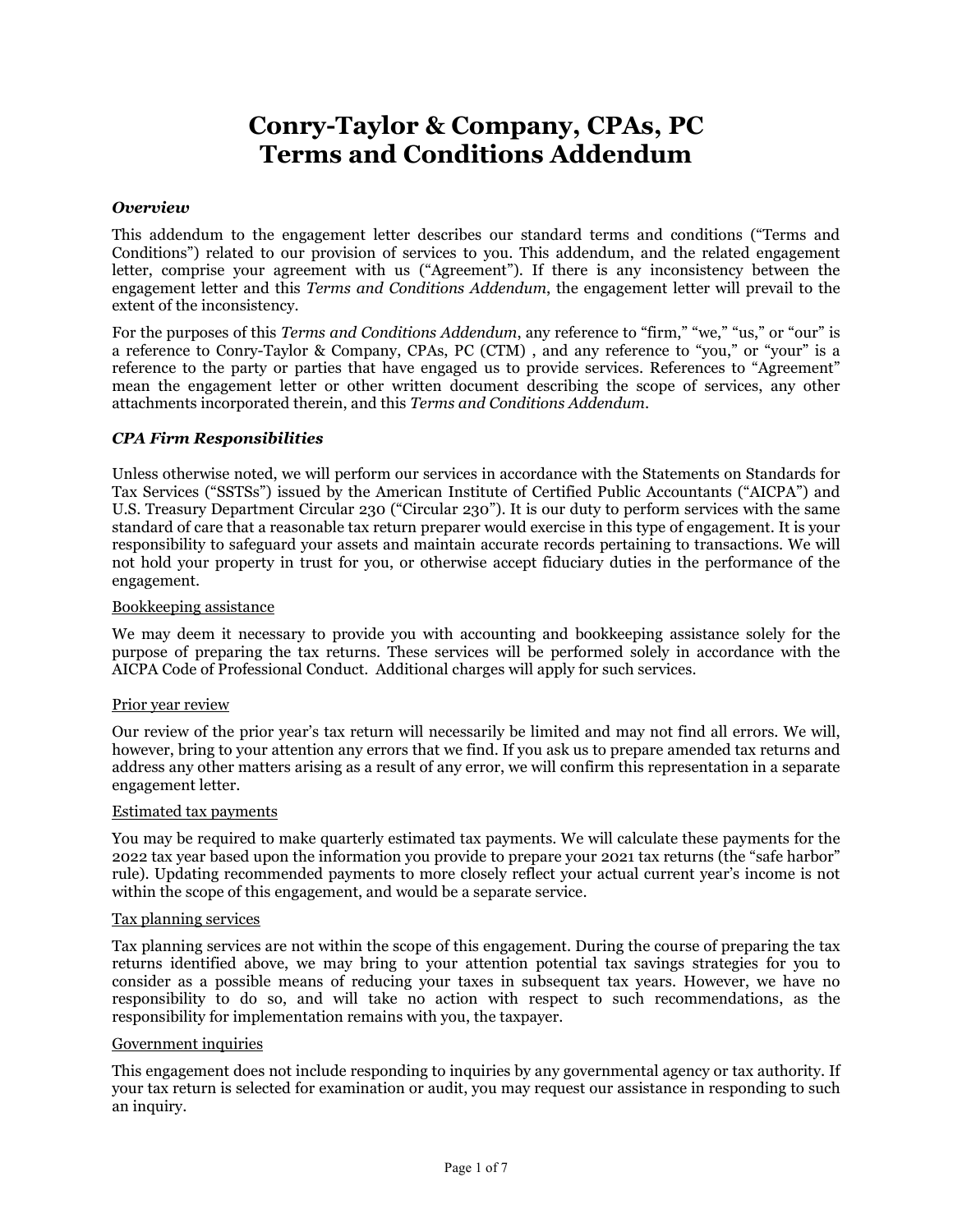## Third-party requests

We will not respond to any request from banks, mortgage brokers or others for verification of any information reported on these tax returns without your consent. We do not communicate with third parties or provide them with copies of tax returns unless you instruct us to do so.

## Arguable positions

We will use our judgment to resolve questions in your favor where a tax law is unclear, provided there is substantial support for doing so. If there are conflicting interpretations of the law, we will explain the possible positions that may be taken on your return. We will follow the position you request, provided it is consistent with our understanding of the Internal Revenue Code ("IRC"), tax regulations, Revenue Rulings, Revenue Procedures, Private Letter Rulings and court cases. If the IRS, state or local tax authorities later contest the position taken, additional tax, penalties, and interest may be assessed. We assume no liability, and you hereby release us from any liability, including but not limited to, additional tax, penalties, interest, and related professional fees.

## Conflicts of interest

If we, in our sole discretion, believe a conflict has arisen affecting our ability to deliver services to you in accordance with either the ethical standards of our firm or the ethical standards of our profession, we may be required to suspend or terminate our services without issuing our work product.

## *Client Responsibilities*

You will provide us with a trial balance and other supporting data necessary to prepare your tax returns. You must provide us with accurate and complete information. Income from all sources, including those outside of the U.S., is required.

We rely upon the accuracy and completeness of both the information you provide in the trial balance and other supporting data you provide in rendering professional services to you.

## Online access to information

To the extent you provide our firm with access to electronic data via a local or online database from which we will download your trial balance or other information, you agree that the data is accurate as of the date and time you authorize it to be downloaded. **Please refer to our paragraph on data security included in your engagement letter.**

## Documentation

You are responsible for maintaining adequate documentation to substantiate the accuracy and completeness of your tax returns. You should retain all documents that provide evidence and support for reported income, credits, and deductions on your returns, as required under applicable tax laws and regulations. You are responsible for the adequacy of all information provided in such documents. You represent that you have such documentation and can produce it, if necessary, to respond to any audit or inquiry by tax authorities. You agree to hold our firm harmless from any liability including but not limited to, additional tax, penalties, interest and professional fees resulting from the disallowance of tax deductions due to inadequate documentation.

## Personal expenses

You are responsible for ensuring that personal expenses, if any, are segregated from business expenses and that expenses such as meals, travel, vehicle use, gifts, and related expenses are supported by necessary records required by the IRS and other tax authorities. At your written request, we are available to provide you with written answers to your questions on the types of supporting records required.

## State and local filing obligations

On June 21, 2018, the U.S. Supreme Court reversed the long-standing physical presence nexus standard in *South Dakota v. Wayfair, Inc. et. al*. This decision significantly changes the landscape of sales and use tax compliance, especially for online sellers. The scope of our services under this engagement letter does not include services related to your compliance with other tax obligations.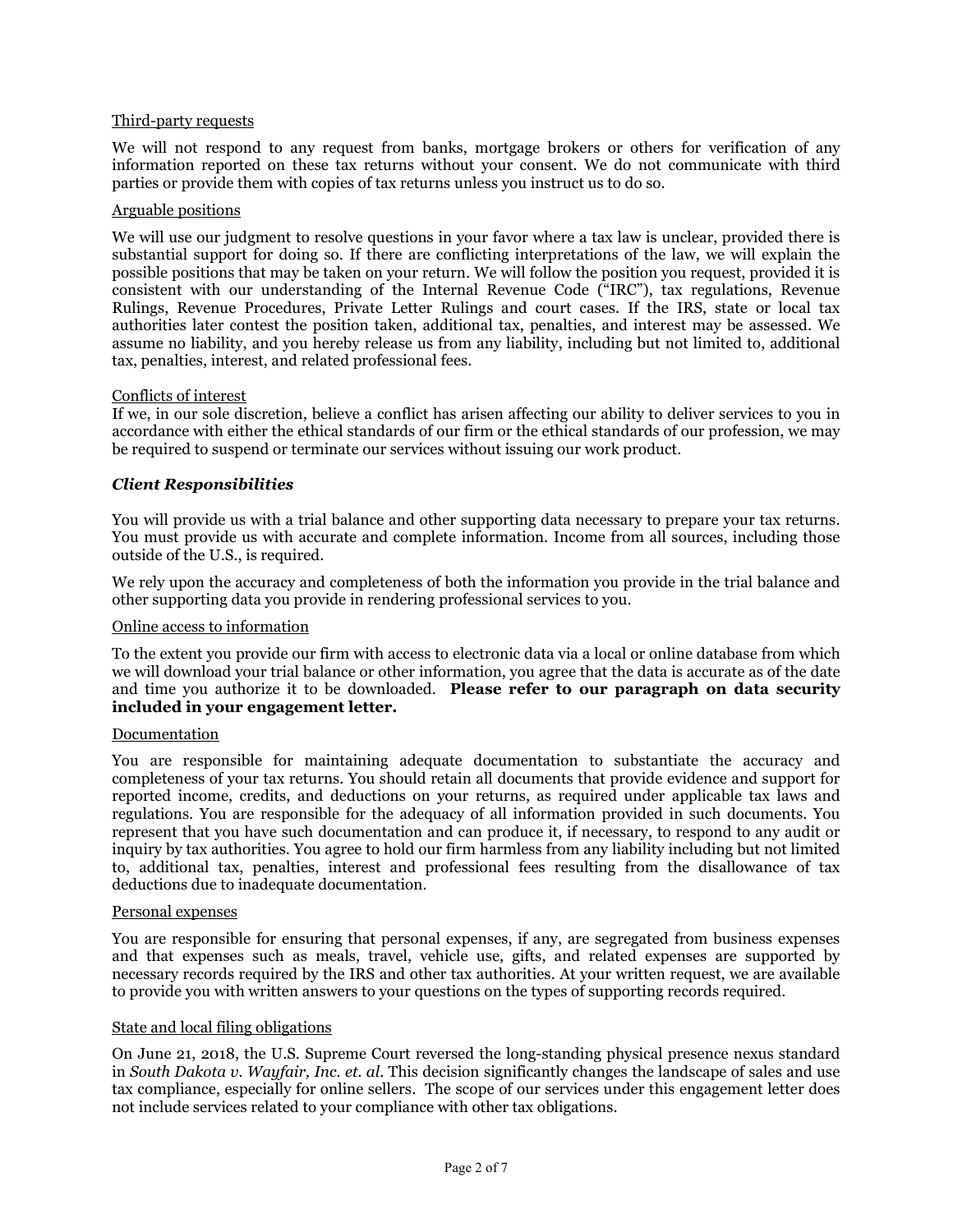You are responsible for determining your tax filing obligations with any state or local tax authorities, including, but not limited to income, franchise, sales, use, property or unclaimed property taxes. If upon review of the information you have provided to us, including information that comes to our attention, we believe that you may have additional filing obligations, we will notify you. You acknowledge that any additional filing obligations are not within the scope of this engagement.

## U.S. filing obligations related to foreign investments

As part of your filing obligations, you may be required to make certain information disclosures related to your foreign investments. You are responsible for informing us of all foreign assets owned directly or indirectly, including but not limited to financial accounts with foreign institutions, other foreign nonaccount investments, and ownership of any foreign entities, regardless of amount. If we believe you have filing requirements related to these foreign assets or investments, we will discuss them with you prior to completing your tax return. We assume no liability for penalties associated with the failure to file or untimely filing of any of these forms.

## Foreign filing obligations

You are responsible for complying with the tax filing requirements of any other country. You acknowledge and agree that we have no responsibility to raise these issues with you and that foreign filing obligations are not within the scope of this engagement.

## Virtual currency

The IRS considers virtual currency (e.g., Bitcoin) as property for U.S. federal income tax purposes. As such, any transactions in, or transactions that use, virtual currency are subject to the same general tax principles that apply to other property transactions. You agree to provide us with complete and accurate information regarding any transactions in, or transactions that have used, virtual currency during the applicable tax year.

## Other income, losses and expenses

If you realized income, loss or expense from a business or supplemental income or loss, the reporting requirements of federal and state income tax authorities apply to such income, loss or expense. You are responsible for complying with all applicable laws and regulations pertaining to such operations, including the classification of workers as employees or independent contractors and related payroll tax and withholding requirements.

## Ultimate responsibility

You have final responsibility for the accuracy of your tax returns. We will provide you with a copy of your tax returns and accompanying schedules and statements for review. You agree to review and examine them carefully for accuracy and completeness.

You will be required to verify and sign a completed Form 8879, *IRS e-file Signature Authorization*, and any similar state and local equivalent authorization form before your returns can be filed electronically.

In the event that you do not wish to have your tax returns filed electronically, please contact our firm. Additional procedures will apply. You will be responsible for reviewing the paper returns for accuracy, signing them, and filing them timely with the tax authorities.

## *Electronic Data Communication and Storage*

In the interest of facilitating our services to you, we may send data over the Internet, temporarily store electronic data via computer software applications hosted remotely on the Internet, or utilize cloud-based storage. Your confidential electronic data may be transmitted or stored using these methods. In using these data communication and storage methods, our firm employs measures designed to maintain data security. We use reasonable efforts to keep such communications and electronic data secure in accordance with our obligations under applicable laws, regulations, and professional standards.

You recognize and accept that we have no control over the unauthorized interception or breach of any communications or electronic data once it has been transmitted or if it has been subject to unauthorized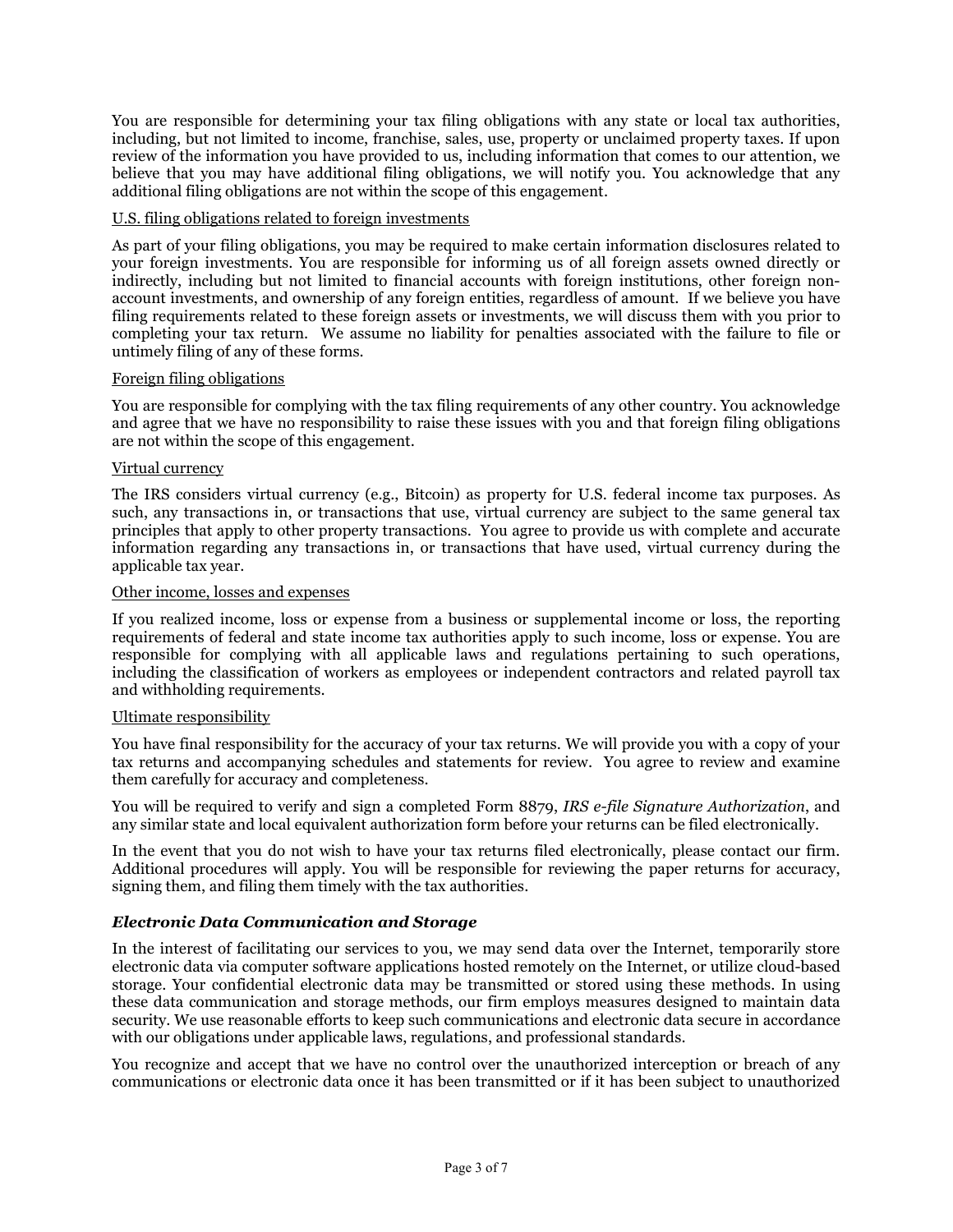access while stored, notwithstanding all reasonable security measures employed by us. You consent to our use of these electronic devices and applications during this engagement.

## *Electronic Signatures and Counterparts*

Each party hereto agrees that any electronic signature is intended to authenticate a written signature, shall be valid, and shall have the same force and effect as a manual signature. For purposes hereof, "electronic signature" includes, but is not limited to, a scanned copy of a manual signature, an electronic copy of a manual signature affixed to a document, a signature incorporated into a document utilizing touchscreen capabilities, or a digital signature. Documents may be executed in one or more counterparts, each of which shall be considered an original instrument, but all of which shall be considered one and the same agreement.

## *Client Portals*

We have recently added SafeSend Exchange to our resources. SafeSend Exchange includes all the core features of our traditional client portal and file share system for large file transfers and secure exchange, client drop box, and long term storage.

We will continue to have CTM's CCH File Share available to share data in a protected environment. In order to use CTM's CCH File Share, you may be required to execute a client portal agreement and agree to be bound by the terms, conditions and limitations of such agreement. You agree that we have no responsibility for the activities of CTM's CCH File Share and agree to indemnify and hold us harmless with respect to any and all claims arising from or related to the operation of CTM's CCH File Share.

While CTM's CCH File Share backs up data to a third-party server, you are responsible for maintaining your own copy of this information. We do not provide back-up services for any of your data or records, including information we provide to you. Portals are utilized solely as a method of transferring data and are not intended for the storage of your information.

## **Please refer to our paragraph on data security included in your engagement letter.**

If you decide to transmit your confidential information to us in a manner other than a secure portal, you accept responsibility for any and all unauthorized access to your confidential information. If you request that we transmit confidential information to you in a manner other than a secure portal, you agree that we are not responsible for any liability including but not limited to, (a) any loss or damage of any nature, whether direct or indirect, that may arise as a result of our sending confidential information in a manner other than a secure portal, and (b) any damages arising as a result of any virus being passed on or with, or arising from any alteration of, any email message.

## *Records Management*

## Record Retention and Ownership

You are responsible for maintaining complete and accurate books and records, which may include financial statements, schedules, tax returns and other deliverables provided to you by us. Workpapers and other documents created by us are our property and will remain in our control. Copies are not to be distributed without your written request and our prior written consent.

## Summons or Subpoenas

All information you provide to us in connection with this engagement will be maintained by us on a strictly confidential basis.

If we receive a summons or subpoena which our legal counsel determines requires us to produce documents from this engagement or testify about this engagement, provided that we are not prohibited from doing so by applicable laws or regulations, we agree to inform you of such summons or subpoena as soon as practicable. You may, within the time permitted for our firm to respond to any request, initiate such legal action as you deem appropriate, at your sole expense, to attempt to limit discovery. If you take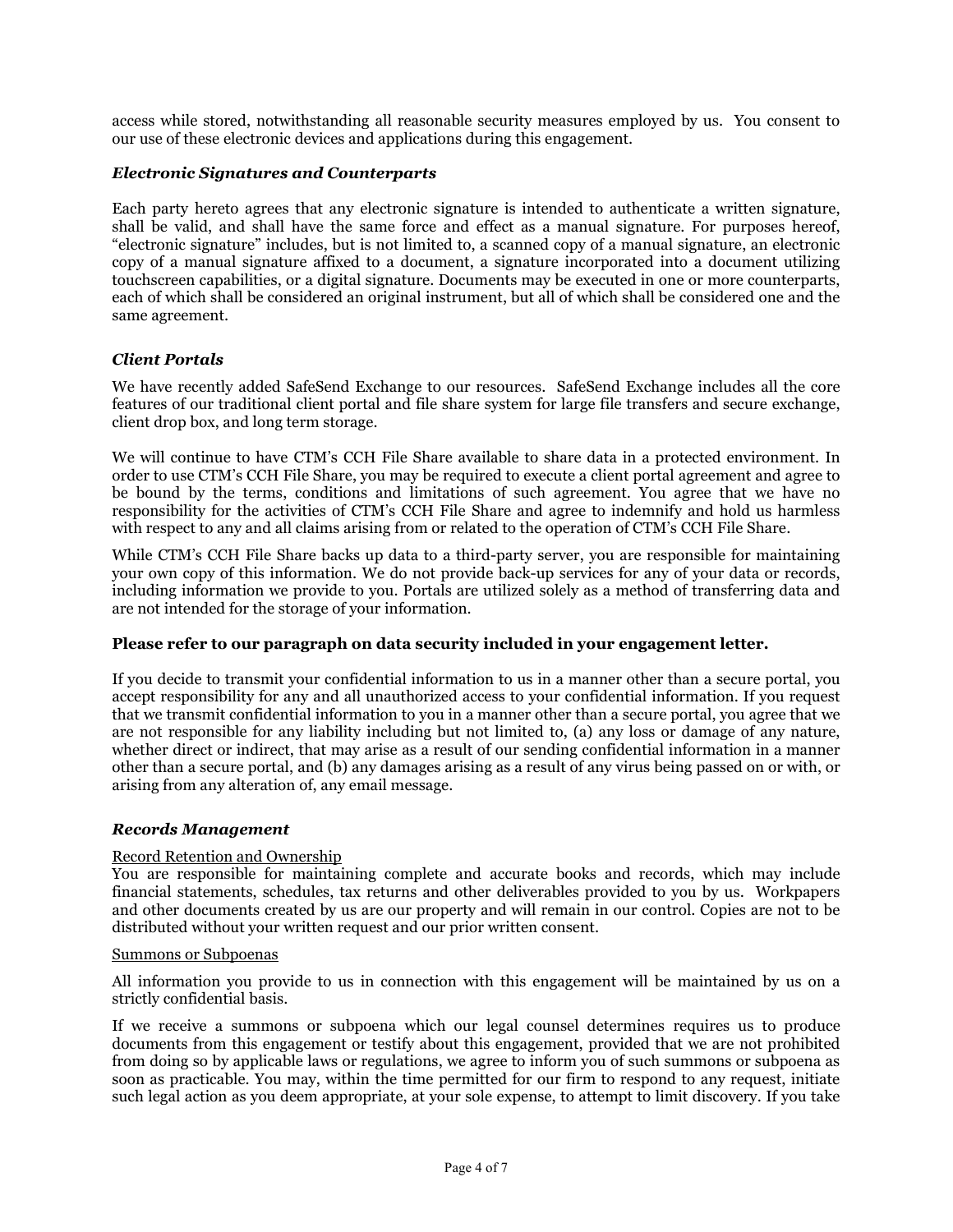no action within the time permitted for us to respond, or if your action does not result in a judicial order protecting us from supplying requested information, we may construe your inaction or failure as consent to comply with the request.

If we are not a party to the proceeding in which the information is sought, you agree to reimburse us for our professional time and expenses, as well as the fees and expenses of our legal counsel, incurred in responding to such requests.

# *Limitations on Oral and Email Communications*

We may discuss with you our views regarding the treatment of certain items or decisions you may encounter. We may also provide you with information in an email. Any advice or information delivered orally or in an email (rather than through a memorandum delivered as an email attachment) will be based upon limited research and a limited discussion and analysis of the underlying facts. Additional research or a more complete review of the facts may affect our analysis and conclusions.

Due to these limitations and the related risks, it may or may not be appropriate to proceed with a decision solely on the basis of any oral or email communication from us. You accept all responsibility, except to the extent caused by our gross negligence or willful misconduct, for any liability including but not limited to additional tax, penalties or interest resulting from your decision (i) not to have us perform the research and analysis necessary to reach a more definitive conclusion and (ii) to instead rely on an oral or email communication. The limitation in this paragraph will not apply to an item of written advice that is a deliverable of a separate engagement.

# *Proprietary Information*

You acknowledge that proprietary information, documents, materials, management techniques and other intellectual property are a material source of the services we perform and were developed prior to our association with you. Any new forms, software, documents or intellectual property we develop during this engagement for your use shall belong to us, and you shall have the limited right to use them solely within your business. All reports, templates, manuals, forms, checklists, questionnaires, letters, agreements and other documents which we make available to you are confidential and proprietary to us. Neither you, nor any of your agents, will copy, electronically store, reproduce or make available to anyone other than your personnel, any such documents. This provision will apply to all materials whether in digital, "hard copy" format or other medium.

## *Management Responsibilities*

While we can provide assistance and recommendations, you are responsible for management decisions and functions, and for designating an individual with suitable skill, knowledge or experience to oversee any services that we provide. You are responsible for evaluating the adequacy and results of the services performed and accepting responsibility for such services. You are ultimately responsible for establishing and maintaining internal controls, including monitoring ongoing activities.

## *Termination and Withdrawal*

We reserve the right to withdraw from the engagement without completing services for any reason, including, but not limited to, non-payment of fees, your failure to comply with the terms of this Agreement, or as we determine professional standards require. If our work is suspended or terminated, you agree that we will not be responsible for your failure to meet governmental and other deadlines, or for any liability, including but not limited to, penalties or interest that may be assessed against you resulting from your failure to meet such deadlines.

If this Agreement is terminated before services are completed, you agree to compensate us for the services performed and expenses incurred through the effective date of termination.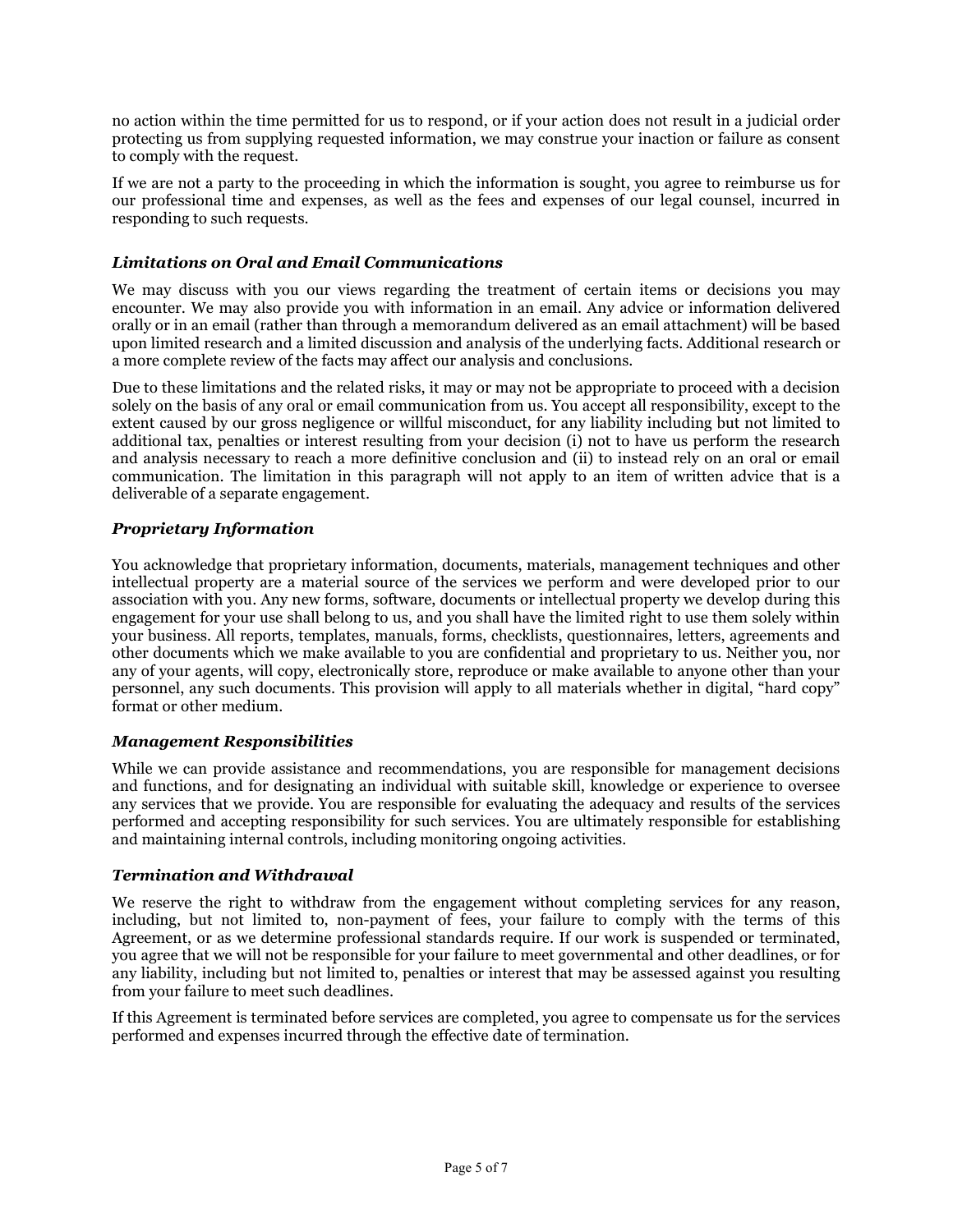# *Timing of the Engagement*

Our services will conclude upon the earlier of:

- the filing and acceptance of your 2021 tax returns by the appropriate tax authorities and mailing or delivery of non-electronically filed tax returns (if any) for your review,
- written notification by either party that the engagement is terminated, or
- one year from the execution date of this Agreement.

## *Extensions of Time to File Tax Returns*

It may become necessary to apply for an extension of the filing deadline if there are unresolved issues or delays in processing, or if we do not receive all of the necessary information from you on a timely basis. Applying for an extension of time to file may extend the time available for a government agency to undertake an audit of your return or may extend the statute of limitations to file a legal action. All taxes owed are due by the original filing due date. Additionally, extensions may affect your liability for penalties and interest or compliance with governmental or other deadlines. Failure to timely request an extension of time to file can result in penalties for failure to file tax returns, which accrue from the original due date of the returns, and can be substantial.

## *Penalties and Interest Charges*

Federal, state, and local tax authorities impose various penalties and interest charges for non-compliance with tax laws and regulations, including failure to file or late filing of returns, and underpayment of taxes. You, as the taxpayer, remain responsible for the payment of all tax, penalties, and interest charges imposed by tax authorities.

We rely on the accuracy and completeness of the information you provide to us in connection with the preparation of your tax returns. Failure to disclose or inadequate disclosure of income or tax positions may result in the imposition of penalties and interest charges.

## *Professional Fees and Payment Terms*

Our fee is based upon the complexity of the work to be performed, and our professional time, as well as out-of-pocket expenses. In addition, this fee depends upon the timely delivery, availability, quality, and completeness of the information you provide to us. You agree that you will deliver all records requested and respond to all inquiries made by our staff to complete this engagement on a timely basis. You agree to pay all fees and expenses incurred whether or not we prepare the tax returns. All invoices are due and payable upon presentation.

All outstanding invoices must be paid prior to the release of the deliverables specified in this Agreement.

We reserve the right to suspend or terminate our work for non-payment of fees. In the event that work is discontinued, either temporarily or permanently, as a result of delinquent payment, we shall not be liable for any damages you may incur as a result of the work stoppage.

## *Indemnification*

You agree to indemnify, defend, and hold harmless Conry-Taylor & Company, CPAs, PC and any of its partners, principals, shareholders, officers, directors, members, employees, agents or assigns with respect to any and all claims made by third parties arising from this engagement, regardless of the nature of the claim, and including the negligence of any party, excepting claims arising from the gross negligence or intentional acts of the Conry-Taylor & Company, CPAs, PC.